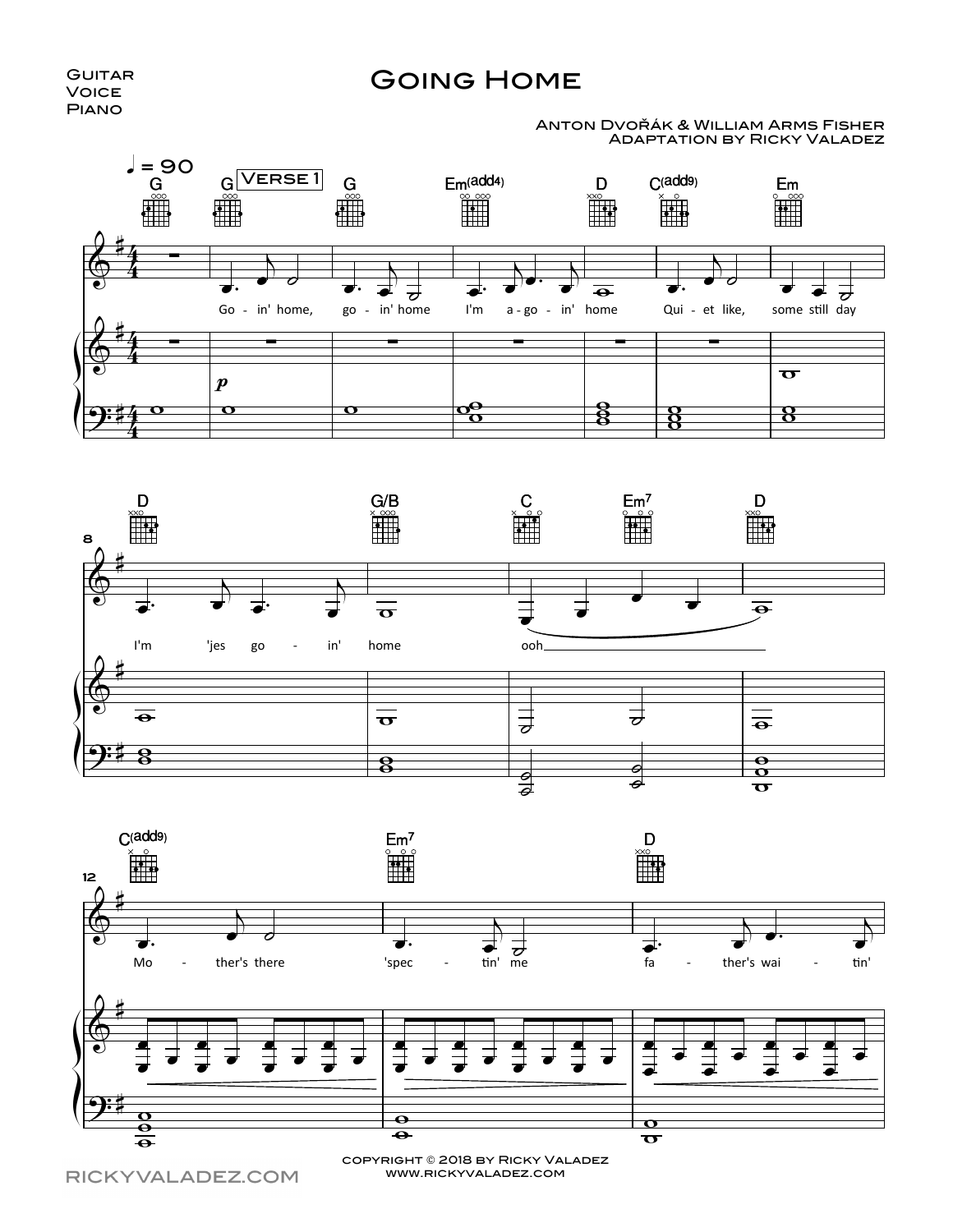





RICKYVALADEZ.COM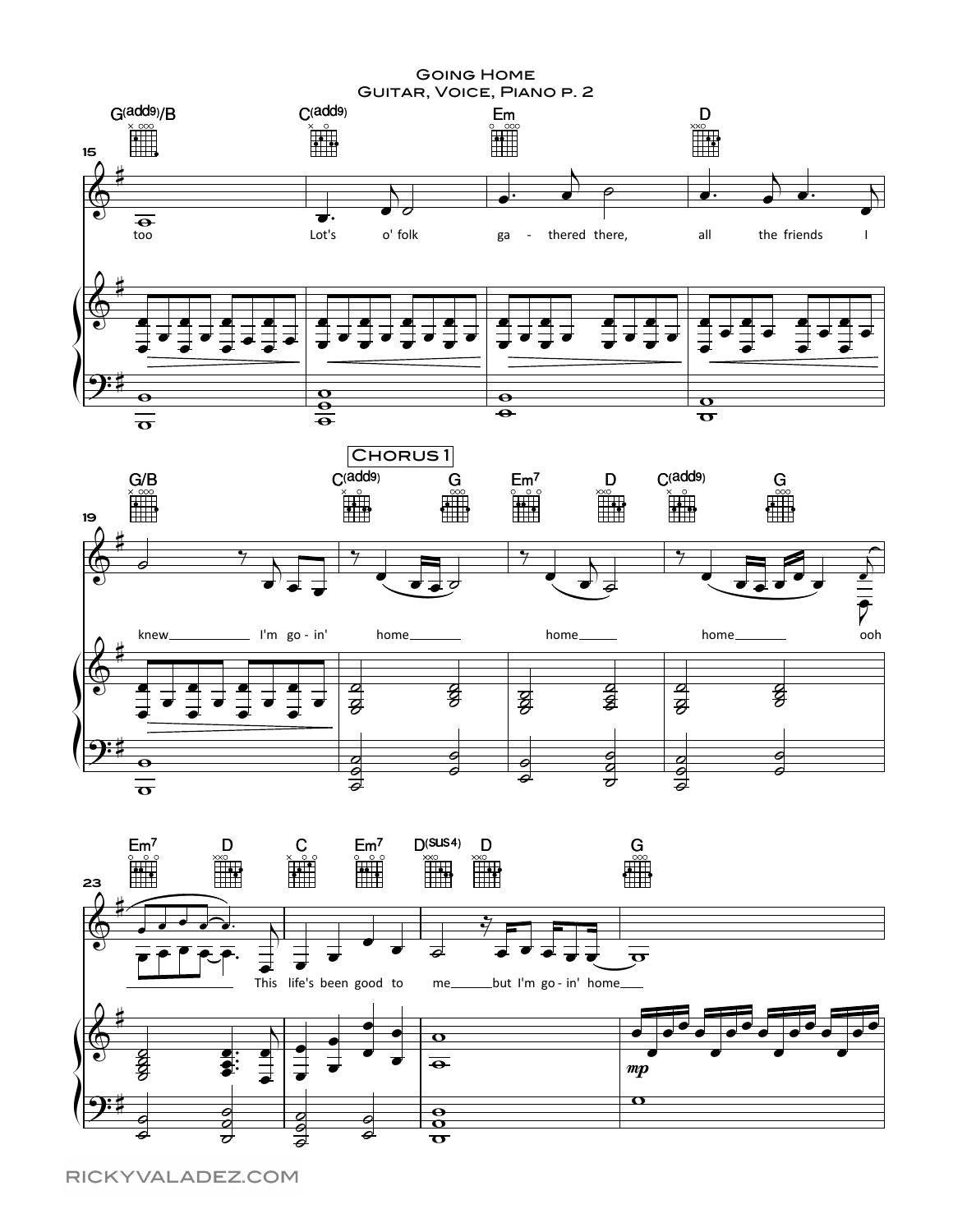**GOING HOME** GUITAR, VOICE, PIANO P. 3





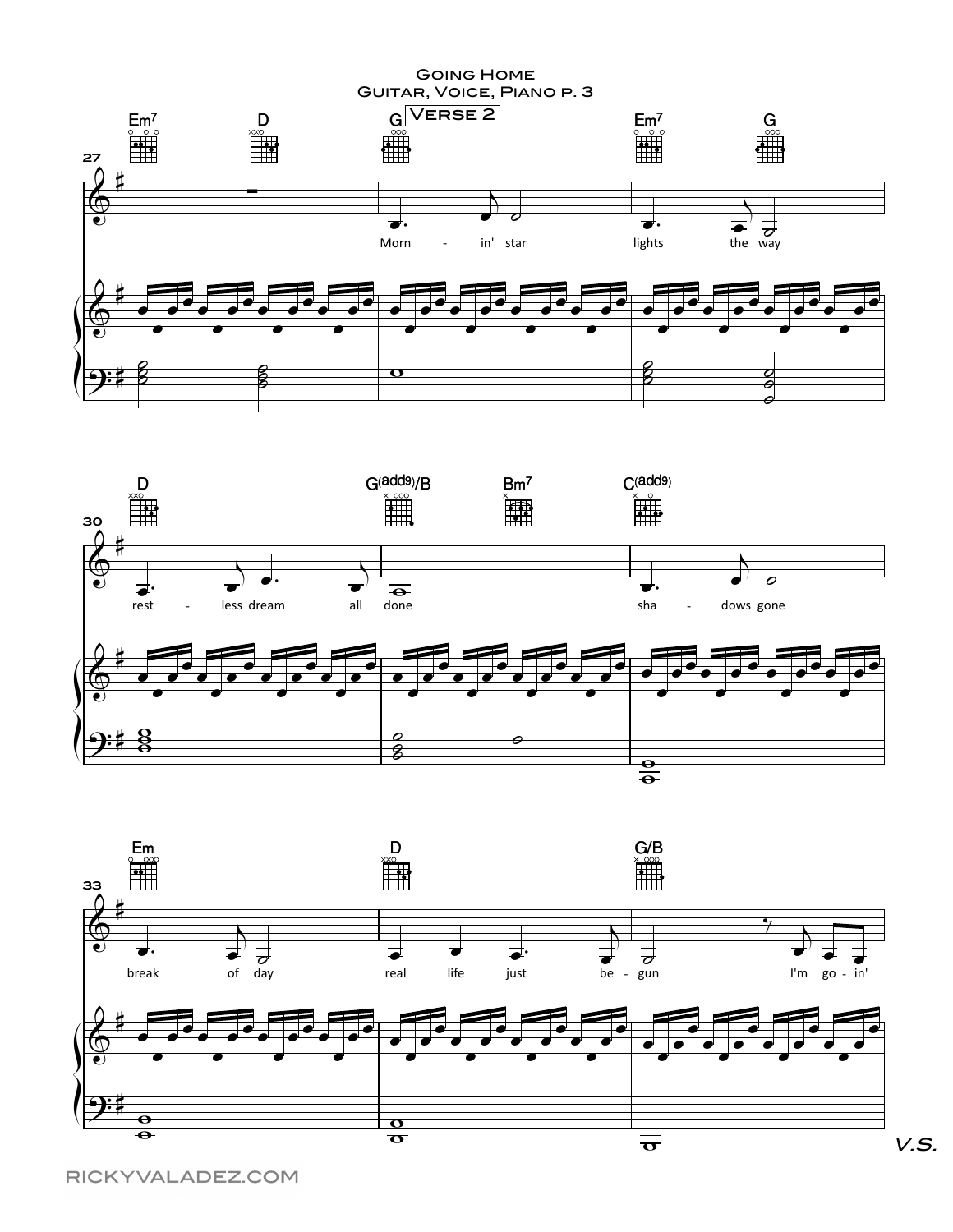

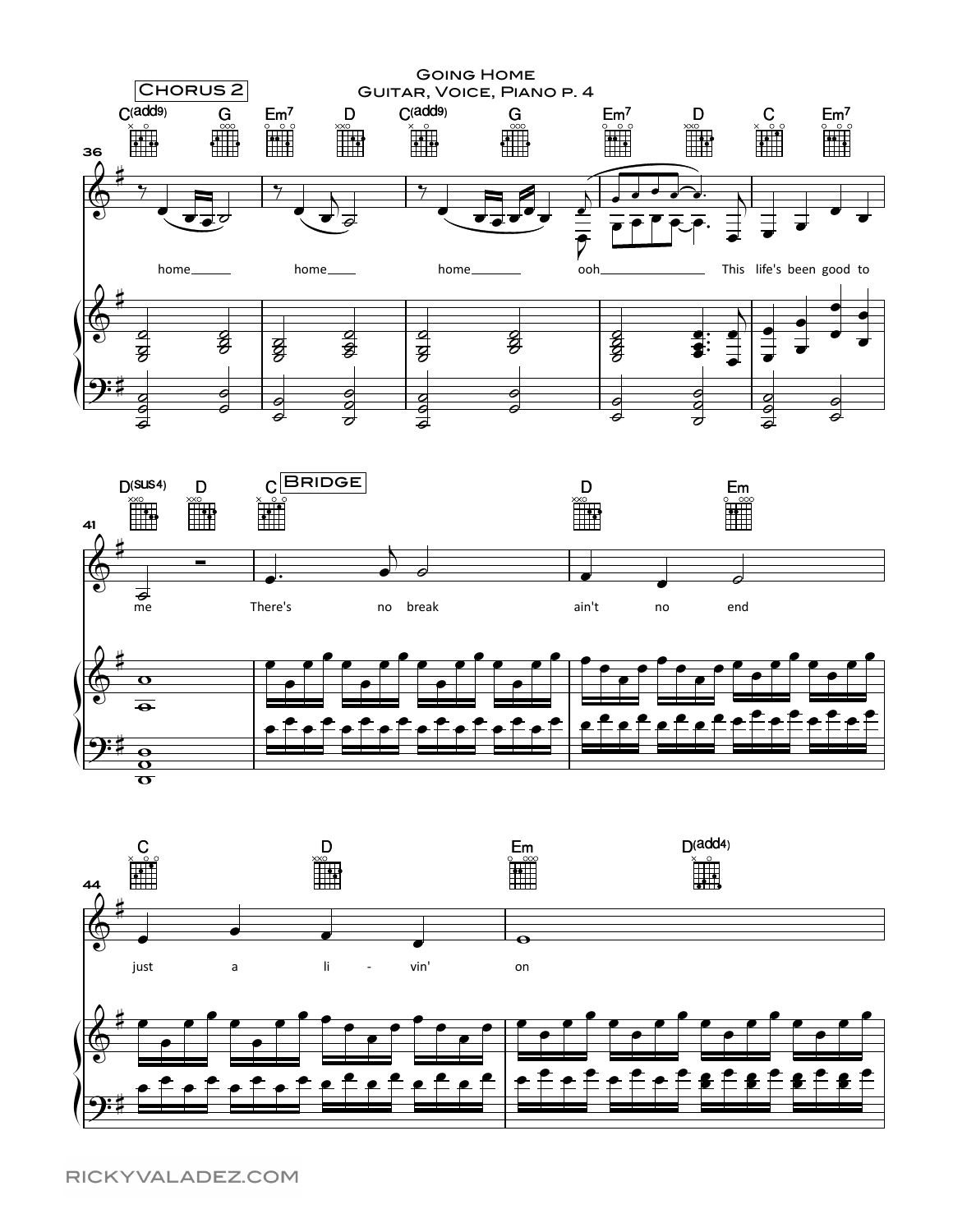**GOING HOME** 







é

6

7

Z

ਡ

0

⋥

 $\epsilon$ 

V.S.

RICKYVALADEZ.COM

⋝

ŕ.

F.

 $\overline{\bullet}$ 

 $\frac{\partial}{\partial}$ 

τ

<u>ट</u><br>०

ತ